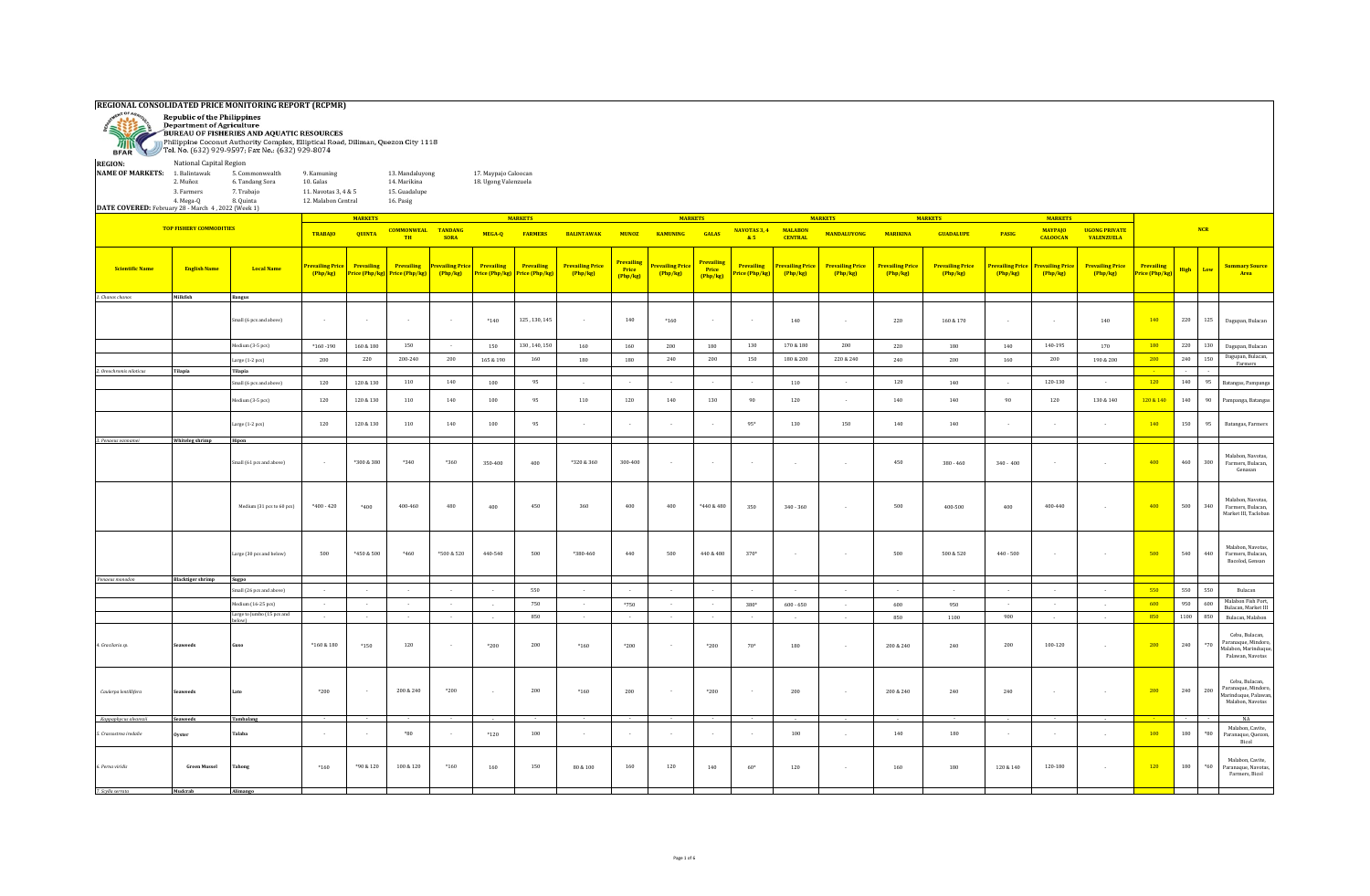|                            |                                   |                                   |                | <b>MARKETS</b>                                              |                                 |                                   |                              | <b>MARKETS</b>               |                                     |                                        | <b>MARKETS</b>               |                                 |                                    |                                  | <b>MARKETS</b>                      |                                   | <b>MARKETS</b>                    |                            | <b>MARKETS</b>                    |                                           |                                     |         |             |                                                                            |
|----------------------------|-----------------------------------|-----------------------------------|----------------|-------------------------------------------------------------|---------------------------------|-----------------------------------|------------------------------|------------------------------|-------------------------------------|----------------------------------------|------------------------------|---------------------------------|------------------------------------|----------------------------------|-------------------------------------|-----------------------------------|-----------------------------------|----------------------------|-----------------------------------|-------------------------------------------|-------------------------------------|---------|-------------|----------------------------------------------------------------------------|
|                            | <b>TOP FISHERY COMMODITIES</b>    |                                   | <b>TRABAJO</b> | <b>QUINTA</b>                                               | <b>COMMONWEAL TANDANG</b><br>TH | <b>SORA</b>                       | MEGA-Q                       | <b>FARMERS</b>               | <b>BALINTAWAK</b>                   | <b>MUNOZ</b>                           | <b>KAMUNING</b>              | <b>GALAS</b>                    | NAVOTAS 3, 4<br>85                 | <b>MALABON</b><br><b>CENTRAL</b> | <b>MANDALUYONG</b>                  | <b>MARIKINA</b>                   | <b>GUADALUPE</b>                  | PASIG                      | <b>MAYPAJO</b><br><b>CALOOCAN</b> | <b>UGONG PRIVATE</b><br><b>VALENZUELA</b> |                                     |         | <b>NCR</b>  |                                                                            |
| <b>Scientific Name</b>     | <b>English Name</b>               | <b>Local Name</b>                 | Php/kg         | revailing Price Prevailing<br>Price (Php/kg) Price (Php/kg) | <b>Prevailing</b>               | <b>Prevailing Price</b><br>Php/kg | Prevailing<br>Price (Php/kg) | Prevailing<br>Price (Php/kg) | <b>Prevailing Price</b><br>(Php/kg) | <b>Prevailing</b><br>Price<br>(Php/kg) | Prevailing Price<br>(Php/kg) | Prevailing<br>Price<br>(Php/kg) | <b>Prevailing</b><br>rice (Php/kg) | Prevailing Price<br>[Php/kg]     | <b>Prevailing Price</b><br>(Php/kg) | <b>Prevailing Price</b><br>Php/kg | <b>Prevailing Price</b><br>Php/kg | Prevailing Price<br>Php/kg | <b>Prevailing Price</b><br>Php/kg | <b>Prevailing Price</b><br>(Php/kg)       | <b>Prevailing</b><br>Price (Php/kg) | High    | Low         | <b>Summary Source</b><br>Area                                              |
|                            |                                   |                                   | $\sim$         | $\sim$ $\sim$                                               | $\sim$                          | $*700 & 800$                      | $\sim$                       | 750                          | $\sim$                              | *850                                   |                              | $\sim$                          | $\sim$                             | 450                              | $\sim$                              | $600 - 650$                       | 600                               | 600-700                    |                                   | $\sim$                                    | 600                                 | $*850$  | 450         | Malabon, Market III<br>Bulacan, Quezon,<br>Roxas                           |
|                            |                                   | emale                             | $\sim$         |                                                             | $\sim$                          | $*800$                            | $\sim$                       | 950                          | $\sim$                              | $*1000$                                |                              | $\sim$                          | $\sim$                             | 550                              | $\sim$                              | $600 - 650$                       | 700                               | $\sim$                     |                                   | $\sim$                                    | 550-7001                            | $\sim$  |             | Bulacan, Quezon<br>Navotas, Roxas,<br>Malabon                              |
| 8. Portunus pelagicus      | <b>Blue swimming Crab</b>         | Alimasag                          |                |                                                             |                                 |                                   |                              |                              |                                     |                                        |                              |                                 |                                    |                                  |                                     |                                   |                                   |                            |                                   |                                           |                                     |         |             |                                                                            |
|                            |                                   | Small/Medium (7 pcs and<br>above) | $\sim$         |                                                             | $200\,$                         | $*250 & 300$                      | $*480$                       | $300\,\&\, 500$              | 80-200                              | $*240 - 360$                           | $*500$                       | $*350 - 400$                    | 130 & 140*                         | 320                              | $\sim$                              | 360                               | 550                               | 240                        | $200\,$                           | $\sim$                                    | 200                                 | 550     | $_{\rm 80}$ | Malabon, Market III,<br>Bulacan, Farmers,<br>Navotas                       |
|                            |                                   | Large (1-6 pcs)                   | $\sim$         |                                                             | 400                             |                                   | $*480 & 500$                 | 450-650                      | $\sim$                              | $*440 - 600$                           | $*600$                       | $\sim$                          | $\sim$                             | $380 - 420$                      |                                     | 500                               | 650                               | 480                        |                                   |                                           | 650                                 | 650     | 380         | Bulacan, Malabon,<br>Farmers, Navotas,<br>Market III, Quezon               |
| 9. Thunnus albacares       | <b>Yellowfin Tuna</b>             | Tambakol                          |                |                                                             |                                 |                                   |                              |                              |                                     |                                        |                              |                                 |                                    |                                  |                                     |                                   |                                   |                            |                                   |                                           |                                     |         |             | Malabon, Navotas,                                                          |
|                            |                                   | Whole                             | 200-350        | *280 & 290                                                  |                                 |                                   | $\overline{\phantom{a}}$     | 300 & 320                    |                                     | *300-350                               | 300-360                      | $*320$                          | 180 & 220                          | 280                              |                                     | 380                               | 300-340                           | 320                        | 200-240                           | $\sim$                                    | 300                                 | 380     | 180         | Farmers, Lucena,<br>Market III, Quezon,<br>Market I                        |
|                            |                                   |                                   | $\sim$         |                                                             | 360                             | $\sim$                            | $\sim$                       | $\sim$                       | $\sim$                              | $\sim$                                 |                              | $\sim$                          | $\sim$                             | 320                              | $\sim$                              | 280-360                           | 480                               | 400                        |                                   | $\sim$                                    | 360                                 | 480     | 280         | Malabon, Lucena,<br>Navotas, Quezon,<br>Farmers                            |
|                            |                                   | Head                              | $\sim$         | $\sim$ $\sim$                                               | $\sim$                          | $\sim$                            | $\sim$                       | $\sim$                       | $\sim$                              | $\sim$                                 | $\sim$                       | $\sim 10^{-1}$                  | $\sim$                             | $\sim$                           | $\sim$ $\sim$                       | 120                               | $\sim$                            | 200 & 240                  | $\sim$ $\sim$                     | $\sim$                                    | 120, 200, 240                       | $\sim$  |             | Lucena, Malabon,                                                           |
| Katsuwonus pelamis         | Skipjack Tuna                     | Gulyasan                          |                |                                                             |                                 |                                   |                              |                              |                                     |                                        |                              |                                 |                                    |                                  |                                     |                                   |                                   |                            |                                   |                                           |                                     |         |             | Navotas, Farmers                                                           |
|                            |                                   | Whole                             | $*340$         |                                                             | 240                             |                                   | $*200$                       | $\sim$                       | $\sim$                              | $*280$                                 | 280                          | $*200$                          | 170 & 200*                         | 160                              | $\sim$                              | $\sim$                            | $240\,$                           | $\sim$                     |                                   | $\sim$                                    | 240                                 | 280     | 160         | Malabon Fish Port,<br>Market III, Quezon,<br>Navotas                       |
|                            |                                   | Sliced                            |                |                                                             |                                 |                                   |                              |                              |                                     |                                        |                              | $*300$                          |                                    |                                  |                                     |                                   | 300                               |                            |                                   |                                           | 300                                 | $300\,$ | $300\,$     | Malabon Fish Port,<br>Market III, Navotas                                  |
| Auxis thazard              | <b>Frigate Tuna</b>               | <b>Fulingan</b>                   |                |                                                             | $200\,$                         |                                   | $\sim$                       |                              | $200\,$                             | $240\,$                                |                              | $\sim$                          |                                    | $140 - 160$                      | $\sim$                              | 240-300                           | $\cdot$                           |                            | $200\,$                           | $\sim$                                    | 200                                 | $300\,$ | $140\,$     | Lucena, Malabon,<br>Navotas, Farmers,<br>Market III                        |
| Auxis rochei               | <b>Bullet Tuna</b>                | Tulingan                          | 300            | 240                                                         | $*240$                          | 260                               | 240                          | 300                          | $\sim$                              | $*180 - 240$                           | 280                          | 280 & 300                       | 160-220                            | $180 - 250$                      | $\sim$                              | $\sim$                            | 260 & 280                         | $200\,$                    |                                   | 200                                       | 280 & 300                           | $300\,$ | 160         | Malabon Fish Port,<br>Navotas, Zambales,<br>Mindoro, Makret 1,<br>Farmers  |
| 10. Sardinella fimbriata   | Fringescale Sardinella            | Tunsoy                            | $\sim$         | $\sim$                                                      | $\sim$                          | $\sim$                            | 120                          | *150                         | $\sim$                              | $\sim$                                 | $\sim$                       | $\sim$                          | $\sim$                             | $\sim$                           | $\sim$                              | $\sim$                            | $\sim$                            | $\sim$                     | $\sim$                            | $\sim$                                    | 120                                 | 120     | *150        | Lucena, Malabon                                                            |
| Sardinella lemuru          | <b>Bali Sardinella</b>            | Tamban                            |                |                                                             | $*100$                          |                                   | $\sim$                       |                              | 100                                 | 100                                    |                              | $\sim$                          | *50 & 60                           | 120                              |                                     |                                   | $\cdot$                           | 80                         | 80                                | $80\text{ \& }100$                        | 80 & 100                            | 120     | $*160$      | Navotas, Farmers,<br>Bicol, Malabon                                        |
| Sardinella gibosa          | Goldstripe Sardinella             | <b>Tamban</b>                     | $\sim$         | $\sim$                                                      | $\sim$                          | $\sim$                            | $*100$                       | $\sim$                       | $\sim$                              | $\sim$                                 | $\sim$                       | $\sim$                          | $\sim$                             | $\sim$                           | $\sim$                              | 200                               | $\sim$                            | $\sim$                     |                                   | $\sim$                                    | 200                                 | 200     | $*100$      | Lucena, Malabon                                                            |
| 11. Rastrelliger kanagurta | <b>Indian Mackerel</b>            | <b>Uumahan</b>                    | $*320$         | *260 & 280                                                  | *200 & 300                      | $*320$                            | 260                          |                              | *120 & 220                          | 360                                    | *240 & 360                   | *350-360                        | 150-280                            | 300                              | 250                                 | 300                               | $280 - 360$                       | 200 & 280                  | 240                               | $\sim$                                    | 280                                 | 360     | 150         | Malabon, Lucena,<br>Farmers, Navotas,<br>Market III                        |
| Scomberomorus commerson    | larrow-barred Spanish<br>Mackerel | Tangigue                          | $\sim$         | - 14                                                        | $*600$                          | $*580$                            | $\sim$                       | $\sim$                       | $\sim$                              | *550                                   |                              | *400 & 480                      | $\sim$                             | 350                              | 600                                 | 400-550                           | 550                               | 440                        |                                   | $\sim$                                    | 550                                 | 600     | 350         | Malabon, Lucena<br>Farmers, Quezon,<br>Market III                          |
| 12. Decapterus macrosoma   | Shortfin scad                     | Galunggong                        |                |                                                             |                                 |                                   |                              |                              |                                     |                                        |                              |                                 |                                    |                                  |                                     |                                   |                                   |                            |                                   |                                           |                                     |         |             |                                                                            |
|                            |                                   | Small (21 pcs and above)          |                |                                                             | $*160$                          |                                   | $\sim$                       | $\sim$                       | $*80 & 160$                         | 100 & 160                              |                              | *220 & 260                      | $\sim$                             | $\sim$                           |                                     | 220                               | $180 - 230$                       | 120                        | 70-160                            | 140 & 160                                 | 160                                 | 230     | 70          | Lucena, Navotas                                                            |
|                            |                                   | Medium (11-20 pcs)                | *240 & 250     | *180-220                                                    | 200                             | 260                               | 200 & 240                    | 250                          | 200                                 | 200                                    | 240                          | 240                             | 150                                | 200                              | 240                                 | 240                               | 260                               | 160                        | 120-180                           | $180\text{ \& }200$                       | 200                                 | 260     | 120         | Malabon Fish Port,<br>Lucena, Navotas,<br>Farmers, Market III,<br>Market I |
|                            |                                   | Large $(7-10 \text{ pcs})$        | *240 & 280     | $*240$                                                      |                                 | 280                               |                              |                              |                                     | $*240$                                 |                              | $\sim$                          |                                    | 220                              | 280                                 | 260 & 280                         | 260 & 280                         |                            |                                   |                                           | 280                                 | 280     | 220         | Malabon, Navotas,<br>Lucena, Market III,<br>Farmers                        |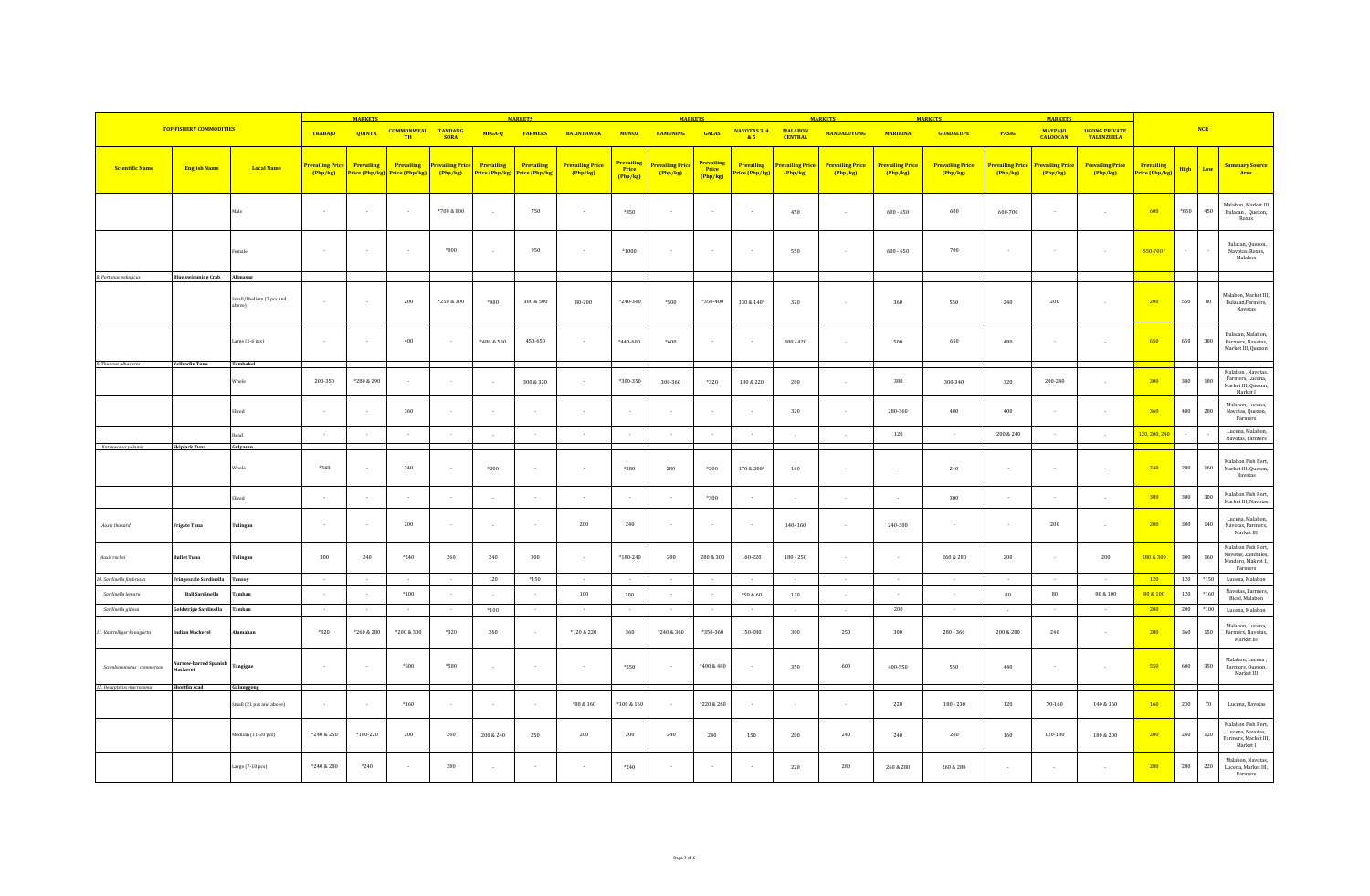|                                                                      |                                                     |                                                    |                                         | <b>MARKETS</b> |                                             |                                   |                              | <b>MARKETS</b>               |                                   |                                 | <b>MARKETS</b>            |                                               |                                    |                           | <b>MARKETS</b>                    |                                   | <b>MARKETS</b>                    |                                         | <b>MARKETS</b>                          |                                           |                                     |                          |              |                                                                               |
|----------------------------------------------------------------------|-----------------------------------------------------|----------------------------------------------------|-----------------------------------------|----------------|---------------------------------------------|-----------------------------------|------------------------------|------------------------------|-----------------------------------|---------------------------------|---------------------------|-----------------------------------------------|------------------------------------|---------------------------|-----------------------------------|-----------------------------------|-----------------------------------|-----------------------------------------|-----------------------------------------|-------------------------------------------|-------------------------------------|--------------------------|--------------|-------------------------------------------------------------------------------|
|                                                                      | <b>TOP FISHERY COMMODITIES</b>                      |                                                    | <b>TRABAJO</b>                          | <b>QUINTA</b>  | <b>COMMONWEAL TANDANG</b><br><b>TH</b>      | <b>SORA</b>                       | MEGA-Q                       | <b>FARMERS</b>               | <b>BALINTAWAK</b>                 | <b>MUNOZ</b>                    | <b>KAMUNING</b>           | <b>GALAS</b>                                  | NAVOTAS 3, 4 MALABON<br>85         | <b>CENTRAL</b>            | <b>MANDALUYONG</b>                | <b>MARIKINA</b>                   | <b>GUADALUPE</b>                  | PASIG                                   | <b>MAYPAJO</b><br><b>CALOOCAN</b>       | <b>UGONG PRIVATE</b><br><b>VALENZUELA</b> |                                     | NCR                      |              |                                                                               |
| <b>Scientific Name</b>                                               | <b>English Name</b>                                 | <b>Local Name</b>                                  | <mark>revailing Price </mark><br>Php/kg | Prevailing     | Prevailing<br>Price (Php/kg) Price (Php/kg) | <b>Prevailing Price</b><br>Php/kg | Prevailing<br>Price (Php/kg) | Prevailing<br>Price (Php/kg) | <b>Prevailing Price</b><br>Php/kg | Prevailing<br>Price<br>(Php/kg) | revailing Price<br>Php/kg | <b>Prevailing</b><br><b>Price</b><br>(Php/kg) | <b>Prevailing</b><br>rice (Php/kg) | Prevailing Pric<br>Php/kg | <b>Prevailing Price</b><br>Php/kg | <b>Prevailing Price</b><br>Php/kg | <b>Prevailing Price</b><br>Php/kg | <mark>Prevailing Price</mark><br>Php/kg | <mark>Prevailing Price</mark><br>Php/kg | <b>Prevailing Price</b><br>(Php/kg)       | <b>Prevailing</b><br>Price (Php/kg) | High                     | Low          | <b>Summary Source</b><br>Area                                                 |
| 13. Loligo sp.                                                       | Squid                                               | Pusit                                              |                                         |                |                                             |                                   |                              |                              |                                   |                                 |                           |                                               |                                    |                           |                                   |                                   |                                   |                                         |                                         |                                           |                                     |                          |              |                                                                               |
|                                                                      |                                                     |                                                    | $\sim$                                  |                | *340 & 350                                  | *480                              | 350-480                      | 450                          |                                   | *360                            |                           | $\sim$                                        |                                    | 350                       |                                   | 400                               | 400                               | 400                                     | 320                                     |                                           | 400                                 | 480                      | 320          | Malabon Fish Port.<br>Lucena, Quezon,<br>Navotas, Ilo-ilo.<br>Samar, Bulacan  |
|                                                                      |                                                     | Bisaya/Kalawang/Lapis                              | $*360 - 400$                            | 160-360        | $*400$                                      | 380                               | $360\,$                      | 380                          | $*130$                            | $200 - 400$                     | $400\,$                   | 400                                           | 130                                | $\sim$                    | 350 & 360                         |                                   | 180                               | 130                                     | 140                                     | $200\,$                                   | 360 & 400                           | 400                      | 130          | Malabon, Navotas,<br>Farmers, Samar,<br>Zambales, Ilo-ilo,<br>Bulacan, Lucena |
| 14. Lutjanus sp.                                                     | nappe                                               | Maya-maya                                          | *460 & 520                              | *250 & 260     | *450                                        | *480                              | *360                         | $*650$                       | $\sim$                            | 500                             | $*650$                    | *350-500                                      | $*320$                             | 400                       | 350                               | 400                               | 600 & 650                         | 360                                     |                                         |                                           | 400                                 | 650                      | $^{\ast}250$ | Malabon, Lucena,<br>Navotas, Farmers,<br>Market III, Palawan                  |
| 15. Epinephelus sp.                                                  | rouper                                              | Lapu-lapu                                          | $*460$                                  | 350            |                                             | $^{\ast}520$                      | *300 & 420                   | 600 & 650                    |                                   | 260                             | $*450.600$                | 360                                           |                                    | 350                       | 400 & 450                         | 550                               | 360                               |                                         | 320                                     | $\sim$                                    | 350 & 360                           | 650                      | $260\,$      | Farmers, Navotas,<br>Malabon, Lucena,<br>Market III, Palawan                  |
| Epinephelus sp.                                                      | irouper (Red)                                       | Lapu-lapu pula                                     | $*480$                                  |                | 400-480                                     |                                   | 350-450                      | 650 & 700                    |                                   | *500 & 550                      | $*600$                    | $*360 - 600$                                  | $*280 & 350$                       | $450 - 500$               |                                   | 550                               | $450 - 700$                       | 500                                     |                                         | $\sim$                                    | 450                                 | $_{\rm 700}$             | $*280$       | Lucena, Malabon,<br>Navotas, Market III                                       |
| Other Fishery Commodities                                            |                                                     |                                                    | $\sim 10^{-1}$                          | $\sim$         | $\sim$                                      | $\sim 100$                        | $\sim$                       | <b>Security</b>              | $\sim$                            | $\sim$                          | $\sim$                    | 300                                           | 200                                | $\sim$                    |                                   |                                   | 280                               | $\sim$                                  | 300                                     |                                           | 300                                 | 300                      | 200          | Palawan, Malabon,                                                             |
| Acanthurus sp.                                                       | Surgeon Fish                                        | abahita<br>Alamang                                 | $\sim$                                  |                |                                             |                                   |                              |                              |                                   | $\sim$                          |                           |                                               |                                    | 60                        |                                   |                                   |                                   |                                         |                                         |                                           | 60                                  | 60                       | $60\,$       | Navotas<br>Malabon Fish Port,                                                 |
| Acetes sp.<br>Alepis djebaba                                         | ergestids<br>Shrimp scad                            | Salay batang<br>Salav-                             |                                         |                |                                             |                                   | 260 & 300                    | 350                          |                                   |                                 |                           |                                               |                                    |                           |                                   |                                   |                                   |                                         |                                         |                                           | 60.300.3                            | 350                      | 260          | Market III<br>Lucena, Malabon                                                 |
| Atule mate                                                           | Yellowtail Scad                                     | salav/Marapati/Budburo<br>/Bagudlong               | $\sim$                                  | $\sim$         | $*340$                                      | 360                               |                              | $\sim$                       | $*180$                            | $*320 - 360$                    | $\sim$                    | $\sim$                                        | $\sim$                             |                           |                                   |                                   |                                   |                                         |                                         |                                           | 360                                 | 360                      | $*180$       | Malabon, Navotas                                                              |
| Ambiygaster sirm                                                     | Spotted sardinella                                  | Turay                                              |                                         |                |                                             |                                   |                              |                              |                                   |                                 |                           |                                               |                                    |                           |                                   |                                   |                                   |                                         |                                         |                                           |                                     |                          |              | NA                                                                            |
| Caesio sp.                                                           | Fusilier                                            | <b>Dalagang Bukid</b>                              |                                         |                |                                             |                                   |                              |                              | 180                               | 220-300                         | ${\bf 280}$               | 220-360                                       |                                    |                           |                                   |                                   |                                   |                                         |                                         |                                           | 220                                 | $3\,60$                  | 180          | Malabon and Farmer<br>Navotas                                                 |
| Caesio caerulaurea                                                   | <b>Blue and Gold</b><br><b>Fusilier</b>             | <b>Dalagang Bukid</b><br><b>Bilog/Sulid</b>        | $*300$                                  | $*250$         |                                             |                                   | 200                          | *320 & 350                   |                                   |                                 |                           |                                               |                                    |                           |                                   |                                   |                                   |                                         |                                         |                                           | 200                                 | $*350$                   | 200          | Lucena, Malabon,<br>Navotas                                                   |
| Caesio cunina                                                        | <b>Redbelly Yellowtail</b><br>Fusilier              | <b>Dalagang Bukid</b><br>Lapad/Sinaw-an            | $*340$                                  | *300           | $*400$                                      | *360 & 380                        | *350                         | 400                          |                                   | 350 & 360                       | 300-450                   | *400                                          | *260 & 280                         | $\sim$                    | 350                               | 300 & 360                         | $260 - 400$                       | 200-360                                 | 300                                     |                                           | 300 & 360                           | 450                      | 200          | Malabon Fish Port,<br>Farmers, Navotas,<br>Lucena, Palawan                    |
| Carangoides armatu                                                   | ongfin trevally                                     | Talakitok<br>Talakitok/Sibo                        | $\sim$                                  |                |                                             |                                   | *260 & 350                   | $\sim$                       | $\sim$                            |                                 |                           | 350-440                                       |                                    | $\sim$                    |                                   |                                   |                                   |                                         |                                         |                                           | 350-440                             | 440                      | $*260$       | Malabon                                                                       |
| Carangoides ferdau                                                   | <b>Blue Trevally</b><br>Yellow/Gold-spe<br>Trevally | Talakitok/Mamsa                                    | $\sim$                                  |                |                                             |                                   | $\sim$                       |                              |                                   |                                 | $*200$                    |                                               |                                    | $\cdot$                   |                                   |                                   | $\sim$                            |                                         |                                         |                                           | $*200$                              | $*200$                   | $*200$       | NA<br>Malabon                                                                 |
| Carangoides fulvoguttatu.<br>Caranx ignobilis<br>Caranx sexfasciatus | <b>Giant Trevally</b><br><b>Big Eye Trevally</b>    | <b>Talakitok</b><br><b>Talakitok</b>               |                                         |                |                                             |                                   |                              |                              |                                   |                                 |                           |                                               |                                    |                           |                                   |                                   |                                   |                                         |                                         |                                           |                                     |                          |              | $_{\rm NA}$<br>NA                                                             |
| Caranx sp.                                                           | Trevally                                            | <b>Talakitok</b>                                   |                                         | $*340$         | *200                                        | 400 & 460                         |                              | 500                          |                                   | 400                             |                           |                                               |                                    | $350 - 380$               |                                   | $350 - 500$                       | 260-400                           |                                         | 240                                     |                                           | 400                                 | 500                      | *200         | Malabon, Lucena,<br>Farmers, Market III<br>Palawan, Navotas                   |
| Caranx melamovaus                                                    | <b>Bluefin Trevally</b><br>Mudfish/Striped          | Talakitok/Mamsa/Lison                              |                                         |                |                                             |                                   |                              |                              |                                   |                                 |                           |                                               |                                    |                           |                                   |                                   |                                   |                                         |                                         |                                           |                                     |                          |              | NA                                                                            |
| Channa striata<br>Clarias gariepinus                                 | Snakehead<br><b>African Catfish</b>                 | Haw-An/Dalag/Aluan<br>Hito/Pantat                  |                                         |                |                                             | $\sim$                            | u.                           | $\sim$                       |                                   | $\sim$                          |                           | $\sim$                                        |                                    | $\sim$                    |                                   |                                   | $\sim$                            |                                         |                                         |                                           |                                     |                          |              | $_{\rm NA}$<br>NA                                                             |
| Clarias sp.                                                          | Catfish<br>Common Dolphir                           | Hito<br>Dorado/Duradu/Lamada                       | $*180$<br>$\sim$                        | $*180$         | $*130$<br>$\sim$                            | $\sim$                            |                              |                              | *150 & 160<br>$\sim$              | $*200$                          |                           | $\sim$                                        |                                    | $\sim$                    |                                   |                                   |                                   |                                         |                                         |                                           | $*130-200$                          | $*200$ $*130$            |              | Laguna, Navotas                                                               |
| Coryphaena hippurus<br>Coryphaena sp.                                | Fish<br><b>Dolphin Fish</b>                         | g/Pandawan<br>Pandawan                             |                                         |                |                                             |                                   | $\sim$                       |                              |                                   | $*350$                          |                           |                                               |                                    |                           |                                   |                                   | $\sim$                            | $\sim$                                  | $\sim$                                  |                                           | *350                                | $*350$<br><b>Service</b> | *350         | $_{\rm NA}$<br><b>NA</b>                                                      |
| Cypselurus poecilopterus                                             | <b>Spotted Flying Fish</b>                          | Bangsi                                             |                                         |                |                                             |                                   | $\sim$                       |                              |                                   | $\sim$                          |                           | $\sim$                                        | $*80$                              | $\sim$                    |                                   |                                   |                                   |                                         |                                         |                                           | $*80$                               | $^*80$                   | $*80$        | NA<br>Malabon                                                                 |
| Cypselurus sp.<br>Decapterus kurroides                               | <b>Flying Fish</b><br><b>Redtail Scad</b>           | Iliw/Barongoy/Baro-baro<br>Burot/Budloy/Tabilos/Bu | $\sim$                                  | $*180$         | $\sim$                                      | $\sim$                            | $\sim$                       | $\sim$                       | $\sim$                            | $*200$                          | $\sim$                    | $\sim$                                        | $*150$                             | $\sim$                    |                                   |                                   | $\sim$                            | $\sim$                                  |                                         | $\sim$                                    | $*150-200$                          | $*200$                   | $^{\ast}150$ | Malahon Navotas                                                               |
|                                                                      |                                                     | tsawan                                             |                                         | *220 & 260     |                                             |                                   |                              |                              |                                   |                                 |                           | 300                                           |                                    |                           |                                   |                                   |                                   |                                         |                                         |                                           | 220-300                             | 300                      | $*200$       |                                                                               |
| Decapterus macarellus                                                | Mackerel Scad                                       | Balsa                                              |                                         |                |                                             |                                   | $\sim$                       | $\sim$                       | $*200$                            | *240 & 260                      | 220-280                   |                                               |                                    | $\sim$                    | $\sim$                            |                                   |                                   |                                         |                                         | $\sim$                                    |                                     |                          |              | Navotas                                                                       |
| Decapterus macrosoma                                                 | Shortfin Scad                                       | <b>Galunggong</b> (Imported)<br>Medium (11-20 pcs) | $*180$                                  | $*180$         |                                             |                                   |                              |                              | 150-200                           | $*200$                          |                           | *200 & 240                                    |                                    |                           |                                   |                                   |                                   | 160                                     |                                         |                                           | 150-200                             | *240 150                 |              |                                                                               |
|                                                                      |                                                     | Large (7-10 pcs)                                   | $*240$                                  | $*200$         |                                             |                                   |                              |                              | *180                              | $*200$                          |                           |                                               |                                    |                           |                                   |                                   |                                   | 180                                     |                                         |                                           | 180                                 | $*240$ 180               |              | Navotas<br>Navotas                                                            |
| Decapterus russelli                                                  | Indian scad                                         | <b>Galunggong Babae</b>                            | $\sim$                                  |                |                                             | $\sim$                            | $\sim$                       |                              | $^{\ast}100$                      | 200                             | $\sim$                    | $\sim$                                        |                                    | $\sim$                    |                                   |                                   | n.                                | 120-160                                 |                                         |                                           | 120-200                             | $200\,$                  | $*100$       | Navotas                                                                       |
| Dendrophysa russelii<br>Elagatis sp.                                 | Croaker<br>Rainbow runner                           | Alakaak<br>Salmon                                  | $\sim$                                  | $\sim$         |                                             | $\sim$                            | $\sim$                       | $\sim$                       | $\sim$                            | $*240$                          | $\sim$                    | $\sim$                                        | $\sim$                             | $\sim$                    | $\sim$                            | $\sim$                            | 260                               | $\sim$                                  | $\sim$                                  | $\sim$                                    | 260                                 | 260                      | $*240$       | Malabon<br>NA                                                                 |
| Elagatis bipinnulata                                                 | <b>Rainbow Runner</b>                               | Salmon/Malasalmon/Salin<br>dato/Salmon/Malasolid/M |                                         |                |                                             |                                   |                              |                              | $*160$                            |                                 |                           |                                               |                                    |                           |                                   |                                   |                                   |                                         |                                         |                                           | *160                                | $*160$                   | $*160$       | Malabon                                                                       |
|                                                                      |                                                     | anilaay/Salindatu                                  |                                         |                |                                             |                                   |                              |                              |                                   |                                 |                           |                                               |                                    |                           |                                   |                                   |                                   |                                         |                                         |                                           |                                     |                          |              |                                                                               |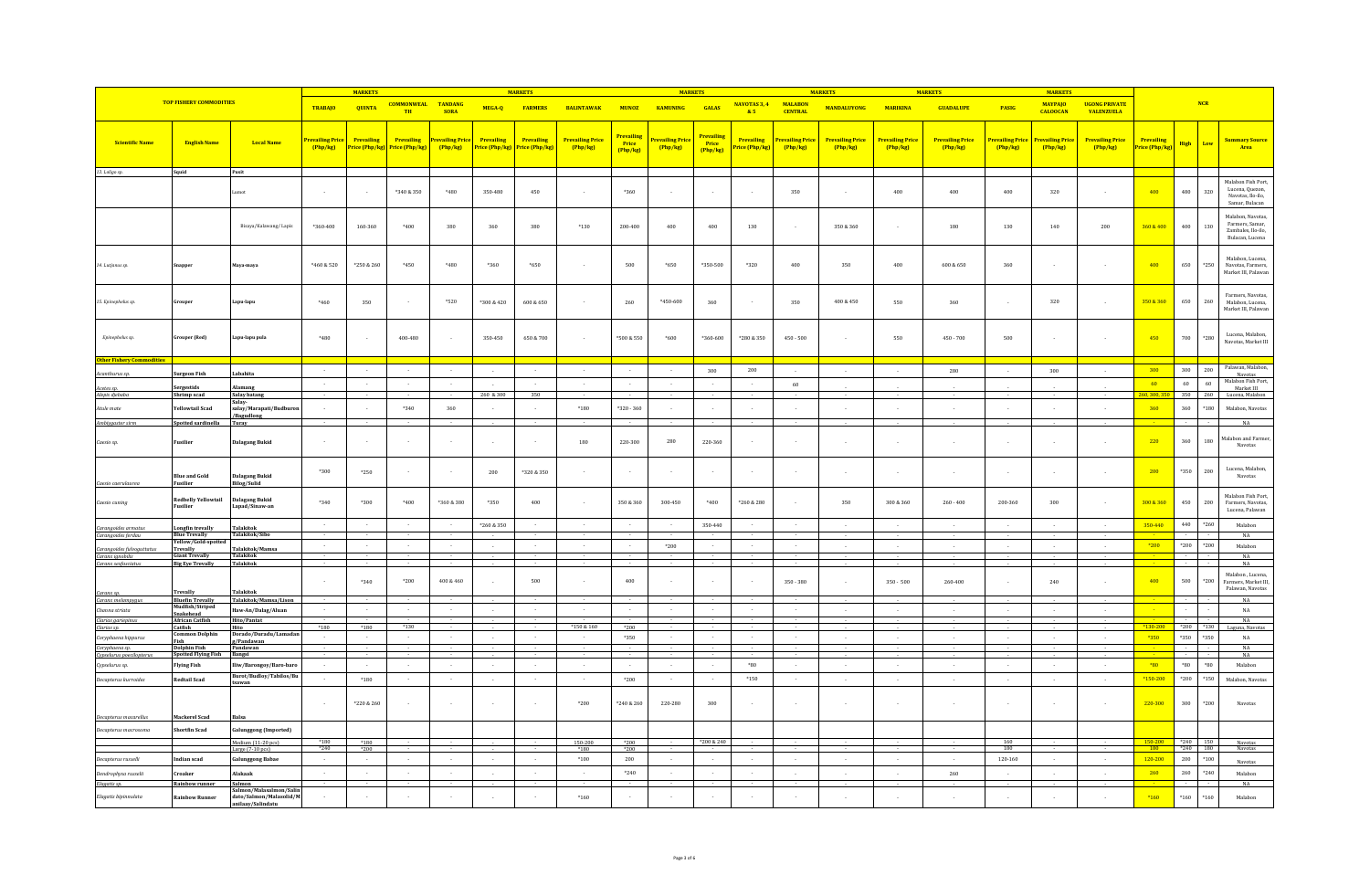|                                                     |                                                |                                                                               |                             | <b>MARKETS</b>               |                                     |                               |                                             | <b>MARKETS</b> |                                     |                                        | <b>MARKETS</b>              |                                              |                              |                                  | <b>MARKETS</b>                      |                                     | <b>MARKETS</b>                      |                              | <b>MARKETS</b>                    |                                           |                              |                     |              |                                                                         |
|-----------------------------------------------------|------------------------------------------------|-------------------------------------------------------------------------------|-----------------------------|------------------------------|-------------------------------------|-------------------------------|---------------------------------------------|----------------|-------------------------------------|----------------------------------------|-----------------------------|----------------------------------------------|------------------------------|----------------------------------|-------------------------------------|-------------------------------------|-------------------------------------|------------------------------|-----------------------------------|-------------------------------------------|------------------------------|---------------------|--------------|-------------------------------------------------------------------------|
|                                                     | <b>TOP FISHERY COMMODITIES</b>                 |                                                                               | <b>TRABAJO</b>              | <b>QUINTA</b>                | <b>COMMONWEAL</b><br><b>TH</b>      | <b>TANDANG</b><br><b>SORA</b> | MEGA-Q                                      | <b>FARMERS</b> | <b>BALINTAWAK</b>                   | <b>MUNOZ</b>                           | <b>KAMUNING</b>             | <b>GALAS</b>                                 | NAVOTAS 3, 4<br>85           | <b>MALABON</b><br><b>CENTRAL</b> | <b>MANDALUYONG</b>                  | <b>MARIKINA</b>                     | <b>GUADALUPE</b>                    | PASIG                        | <b>MAYPAJO</b><br><b>CALOOCAN</b> | <b>UGONG PRIVATE</b><br><b>VALENZUELA</b> |                              |                     | NCR          |                                                                         |
| <b>Scientific Name</b>                              | <b>English Name</b>                            | <b>Local Name</b>                                                             | revailing Price<br>[Php/kg] | Prevailing<br>Price (Php/kg) | Prevailing<br><b>Price (Php/kg)</b> | Prevailing Price<br>Php/kg    | Prevailing<br>Price (Php/kg) Price (Php/kg) | Prevailing     | <b>Prevailing Price</b><br>(Php/kg) | <b>Prevailing</b><br>Price<br>(Php/kg) | revailing Price<br>(Php/kg) | <mark>Prevailing</mark><br>Price<br>(Php/kg) | Prevailing<br>Price (Php/kg) | Prevailing Pric<br>[Php/kg]      | <b>Prevailing Price</b><br>[Php/kg] | <b>Prevailing Price</b><br>(Php/kg) | <b>Prevailing Price</b><br>[Php/kg] | Prevailing Price<br>(Php/kg) | Prevailing Price<br>[Php/kg]      | <b>Prevailing Price</b><br>(Php/kg)       | Prevailing<br>Price (Php/kg) | High                | Low          | <b>Summary Source</b><br>Area                                           |
| Euthynnus affinis                                   | lastern Little Tuna                            | ambakol<br>Parag/Tulingan/<br>Damlog/Bogaongar                                | $\sim$                      | $\sim$                       |                                     |                               | $\cdot$                                     |                | $\sim$                              |                                        | $\sim$                      |                                              |                              | $\sim$                           |                                     | $\sim$                              | $\sim$                              |                              |                                   |                                           |                              |                     |              | $_{\rm NA}$                                                             |
| <sup>c</sup> aunus ater<br>Gerres sp.               | Brackish water snail<br>Mojarras               | Banisil<br>Latab                                                              |                             | $\sim$                       |                                     |                               | $\epsilon$                                  |                |                                     | $*240$                                 |                             |                                              |                              |                                  |                                     |                                     |                                     |                              |                                   |                                           | $*240$                       | $*240$ $*240$       |              | $_{\rm NA}$<br>Farmers, Lucena                                          |
| Gerres ovena                                        | Common Silverbiddy                             | Latab/Lamas                                                                   | $\sim$                      | $\sim$                       |                                     |                               | $\sim$                                      | $\sim$         | $\sim$                              |                                        | $\sim$                      | $\sim$                                       |                              | 250                              | $\sim$                              | $\sim$                              | 320 & 360                           | $\sim$                       | $\sim$                            | $\sim$                                    | 250-360                      | $*360$              | 250          | Malabon<br>NA                                                           |
| Glossogobius giuris<br><b>Gnathanodon speciosus</b> | <b>Tank Goby</b><br>Golden Trevally            | Pijanga/Bias<br>amsa/Talakitok/Badlon                                         |                             | $\sim$                       |                                     |                               |                                             | $\sim$         | $\sim$                              |                                        |                             |                                              |                              |                                  |                                     |                                     |                                     |                              |                                   |                                           |                              |                     |              | $_{\rm NA}$                                                             |
| Gobiopterus lacustri<br>Hemiramphus sp.             | <b>Lacustrine Goby</b><br>Halfbeak             | Dulong<br>Salurasid/Borokon/Suasi                                             |                             | $\sim$                       |                                     |                               | $\sim$                                      |                |                                     | $*180$                                 |                             |                                              |                              |                                  |                                     |                                     |                                     | - 1                          |                                   |                                           | $*180$                       | $^{\ast}180$        | $*180$       | Farmers<br>Malabon, Navotas                                             |
| Hypoatherina temminckii                             | Silverside                                     | /Bugiw/Buging<br>Dilis/bolinao                                                |                             |                              |                                     |                               |                                             |                |                                     |                                        | $*120$                      |                                              |                              |                                  |                                     |                                     |                                     |                              |                                   |                                           |                              | $*120$              | $*120$       | Malabon                                                                 |
| Istiophorus platypteru:<br>Johnius amblycephalus    | ndo-Pacific<br>Sailfish/Sailfi:<br>Croaker     | Malasugi/Marang/Solisop<br>/Liplipan<br>Abu/Alakaak                           |                             | $\sim$                       |                                     |                               | $\cdot$                                     | $\sim$         | $\sim$                              |                                        | $\sim$                      |                                              |                              | $\sim$                           |                                     |                                     |                                     |                              |                                   |                                           |                              |                     |              | $_{\rm NA}$<br>NA                                                       |
| Leiognathus equulus                                 | ommon Ponyfish                                 | Sapsap/Kyampi/Tambon                                                          |                             | $\sim$                       |                                     |                               | $\sim$                                      |                | $\sim$                              |                                        | $\sim$                      |                                              |                              | $\sim$                           |                                     | $\sim$                              | $\sim$                              | $\sim$                       | $\sim$                            |                                           |                              |                     |              | $_{\rm NA}$                                                             |
| Leiognathus splendens                               | Splendid ponyfish                              | Sapsap                                                                        |                             |                              |                                     |                               | *400 & 500                                  | 450-500        |                                     |                                        |                             |                                              |                              |                                  |                                     |                                     |                                     |                              |                                   |                                           | 450-500                      | 500                 | $*400$       | Malabon<br>Malabon Fish Port                                            |
| Leiognathus sp.                                     | Pony Fish/Slipmouth                            | Lawayan/Tambong/Sapsa                                                         |                             |                              |                                     |                               | $\sim$                                      |                |                                     | 400                                    |                             |                                              |                              | 380                              |                                     | 400                                 | 360                                 | $360 - 440$                  |                                   |                                           |                              |                     |              | Lucena, Quezon,<br>Farmers, Market III                                  |
| Lethrinus ornatu.                                   | <b>Ornate Emperor</b>                          | Kanuping/Bukawin/Kata<br>mhak                                                 |                             | $\sim$<br>$\sim$             |                                     |                               | $\sim$<br>$\cdot$                           |                | $\sim$                              |                                        |                             |                                              |                              |                                  |                                     |                                     |                                     |                              |                                   |                                           | 260-360                      |                     |              | NA                                                                      |
| Lethrinus sp.                                       | <b>Emperor</b> fish<br><b>Giant Freshwater</b> | Kanuping                                                                      | $\sim$                      | $\sim$                       | $^{\ast}380$                        |                               | $\sim$                                      | $\sim$         | $\sim$                              | 260-360                                | $\sim$                      | $\sim$                                       | $*100 - 180$                 | $\sim$                           |                                     | $\sim$                              | 280                                 | $\sim$                       |                                   | in 1919.                                  |                              | 360                 | $^{\ast}100$ | Malabon<br>NA                                                           |
| Macrobrachium rosenbergii                           | Prawn<br>Indo-pacific Blue                     | Pasayan/Ulang                                                                 | $\sim$                      | $\sim$                       | $\sim$                              | $\sim$                        |                                             | $\epsilon$     | $\sim$                              |                                        | $\sim$                      |                                              |                              | $\sim$                           | $\sim$                              | $\sim$                              | $\sim$                              | n.                           | ÷.                                | $\sim$                                    |                              |                     |              | NA                                                                      |
| Makaira mazara<br>Makaira niaricans                 | Marlin<br><b>Blue Marlin</b>                   | Malasugi<br>Malasugui/Mantalaan                                               |                             |                              |                                     |                               | $\sim$                                      |                |                                     |                                        |                             |                                              |                              |                                  |                                     |                                     |                                     |                              |                                   |                                           |                              |                     |              | NA                                                                      |
| Mene maculata                                       | <b>Ioonfish</b>                                | Chabita/Sapatero/Kadis/<br>iwas/Chabita/Pateros/Bil<br>ong-Bilong/Tabas/Kunan |                             | $*300$                       | $*200$                              |                               | $\sim$                                      |                | 130-180                             | 200                                    | 320                         | $*300$                                       |                              |                                  |                                     |                                     | $200 - 360$                         | 180                          |                                   |                                           | 180-200                      | 360                 | 130          | Malabon, Navotas,<br>Farmers                                            |
| Metapenaeus ensis                                   | Greasy - back shrimp                           | Suwahe                                                                        | $\sim$                      | $\sim$                       |                                     | *700 & 750                    | $\sim$                                      | $\sim$         | $\sim$                              |                                        | $\sim$                      | $\sim$                                       | $\sim$                       | $400 - 500$                      |                                     |                                     |                                     |                              |                                   |                                           | $400 - 500^2$                | $*750$              | 400          | Malabon Fish Port,<br>Market III, Farmers                               |
| Naso Unicornis                                      | <b>Bluespine Unicorn</b><br>Fish               | Surahan/Gangis/Indangar<br>/Kais                                              | $\sim$                      | $\sim$                       | $\sim$                              |                               | $\sim$                                      | $\sim$         | $\sim$                              | $\sim$                                 | $\sim$                      | $\sim$                                       | $\sim$                       | $\sim$                           | $\sim$                              | $\sim$                              | $\sim$                              | $\sim$                       | $\sim$                            | $\sim$                                    |                              |                     |              | NA                                                                      |
|                                                     | Yellowbelly<br><b>Threadfin Bream</b>          | Bisugo/Saguision/Suga/O                                                       | $\sim$                      | $\sim$                       | $\sim$                              | $\sim$                        | $\sim$                                      | $\sim$         | $\sim$                              |                                        | $\sim$                      | $\sim$                                       | $\sim$                       | $\sim$                           |                                     | $\sim$                              | $\sim$                              | $\sim$                       |                                   | $\sim$                                    |                              |                     |              | $_{\rm NA}$                                                             |
| Nemipterus bathybius                                | Fork-tailed threadfin                          |                                                                               | $\sim$                      | $\sim 10^{-1}$               | $\sim$                              | $\sim$                        | 400                                         | 380            | $\sim$                              | $\sim$                                 | $\sim$                      | 220-360                                      | $\sim$                       | $\sim$                           | $\sim$                              | $\sim$                              | $\sim$                              | $\sim 10^{-1}$               | $\sim$                            | $\sim 10^{-1}$                            | 220-400*                     | 400                 | 220          | Malahon                                                                 |
| Nemipterus furco<br>Nemipterus hexodon              | bream<br><b>Ornate Threadfin</b>               | <b>Bisugo</b><br>Saguision/Suga/Olisi/Mar                                     | $\sim$                      | $\sim$                       | $\sim$                              | $\sim$                        | $\sim$                                      | $\sim$         | $\sim$                              |                                        | $\sim$                      | $\sim$                                       | $\sim$                       | $\sim$                           |                                     | $\sim$                              | $\sim$                              | $\sim$                       | $\sim$                            |                                           |                              |                     |              | NA                                                                      |
| Nemipterus japonicus                                | Bream<br>Japanese Threadfin                    | abaraan<br>Bisugo/Lagav                                                       | $\sim$                      | $\sim 10^{-1}$               | $\sim$                              | $\sim$                        | $\sim$                                      | $\sim$         | $\sim$                              | $\sim$                                 | $\sim$                      | $\sim$                                       | $\sim$                       | $\sim$                           | $\sim$                              | $\sim$                              | $\sim$                              | $\sim$                       | $\sim$                            | $\sim$                                    |                              |                     |              | NA                                                                      |
|                                                     | Bream<br><b>Yellowtip Threadfin</b>            |                                                                               | $\sim$                      | $\sim$                       | - 11                                | $\sim$                        | $\sim$                                      | $\sim$         | $\sim$                              | $*360$                                 | $\sim$                      | $\sim$                                       | $\sim$                       | $\sim$                           |                                     | $\sim$                              |                                     | $\sim$                       |                                   |                                           | $*360$                       | $*360$              | *360         | Malabon                                                                 |
| Nemipterus nematopu                                 | <b>Bream</b>                                   | <b>Bisugo</b>                                                                 |                             |                              |                                     |                               |                                             |                |                                     |                                        |                             |                                              |                              |                                  |                                     |                                     |                                     |                              |                                   |                                           |                              |                     |              | Malabon Fish Port.                                                      |
| Nemipterus sp.                                      | <b>Threadfin Bream</b>                         | sisugo                                                                        | $*400$                      | *280 & 350                   | 330                                 | 360-400                       |                                             |                |                                     | 360                                    | *350-450                    |                                              | 220                          | 320                              |                                     | 360 & 400                           | 320&380                             |                              | 280-300                           |                                           | 360                          | *400                | 220          | Market III. Farmers<br>Navotas, Samar,<br>Palawan, Lucena               |
| Octopus vulgaris<br>Parupeneus sp.                  | <b>Common Octopus</b><br><b>Goatfish</b>       | Kugita/Pugita<br>Saramulyete                                                  |                             |                              | *220 & 260                          |                               |                                             |                |                                     |                                        |                             |                                              | $200*$                       |                                  |                                     |                                     |                                     |                              |                                   |                                           | $*200$<br>20 & 26            | *200 *200<br>$*260$ | $*220$       | Malabon<br>Lucena                                                       |
| Priacanthus hamrur                                  | Moontail Bullseye                              | Bukawon/Budlatan/Buka                                                         |                             | $\sim$                       |                                     |                               | $\sim$                                      |                | $\sim$                              | *360                                   |                             |                                              |                              |                                  |                                     | $\sim$                              | $\sim$                              | $\sim$                       |                                   |                                           | *360                         | $*360$              | $*360$       | Lucena                                                                  |
| Pterocaesio chrysozona                              | Goldband Fusilier                              | <b>Dalagang Bukid Bilog</b>                                                   | *280 &300                   | $\sim$                       | 260                                 |                               |                                             |                |                                     |                                        |                             |                                              |                              |                                  | 280                                 | 300 & 340                           | 260 & 350                           | 280 & 300                    | $140\,$                           |                                           | 260-300                      | 350                 | 140          | Malabon Fish Port,<br>Farmers Navotas<br>Lucena, Market III.<br>Palawan |
| Pterocaesio digramma                                | ouble-lined Fusilie                            | <b>Dalagang Bukid</b><br><b>Bilog/Solid</b>                                   |                             | $\sim$                       |                                     | *320 & 360                    |                                             |                |                                     |                                        |                             |                                              | $180\,$                      |                                  |                                     |                                     |                                     |                              |                                   |                                           | 180                          | *360                | 180          | Malabon, Farmers                                                        |
| Rastrelliger brachysoma                             | Short-bodied<br>Mackerel                       | hasa/Baraniti/Kabalyas/F<br>abayas/Agumaa/Gumaa/E                             |                             | $\sim$                       |                                     |                               | $\sim$                                      |                |                                     | $\sim$                                 |                             |                                              |                              | 300                              | 290                                 | 340 & 380                           | 360                                 |                              |                                   |                                           | 290-380                      | 380                 | 290          | Malabon Fish Port,<br>Market III, Lucena                                |
|                                                     |                                                |                                                                               |                             | $\sim$                       |                                     |                               | $\sim$                                      |                | *150 & 200                          | 340                                    |                             |                                              |                              |                                  |                                     |                                     |                                     |                              |                                   |                                           | 340                          | 340                 | $*150$       | Lucena, Navotas                                                         |
| Rastrelliger sp.<br>salmo sala                      | Mackerel<br><b>Atlantic Salmon</b>             | Hasa-hasa<br>Salmon                                                           |                             |                              |                                     |                               |                                             |                |                                     |                                        |                             |                                              |                              |                                  |                                     |                                     |                                     |                              |                                   |                                           |                              |                     |              |                                                                         |
|                                                     |                                                | head                                                                          | 160                         | $*180$                       | $*110$                              | 170-200                       |                                             |                | 130 & 150                           | $*160$                                 |                             |                                              |                              | 140                              |                                     | 150-300                             | 180                                 |                              |                                   |                                           | 150                          | 300                 | $*110$       | Malabon, Quezon,<br>Market III. Farmers<br>Navotas                      |
|                                                     |                                                | belly                                                                         | 320                         | *320 & 350                   |                                     | $*360$                        | $\sim$                                      |                | $^{\ast}300$                        | *240 & 320                             | $\sim$                      |                                              |                              |                                  |                                     | $320 - 400$                         | $360\,$                             |                              |                                   |                                           | 320                          | 400                 | $*240$       | Farmers, Malabon,<br>Quezon, Navotas                                    |
|                                                     |                                                | neat/sliced                                                                   |                             | $\sim$                       |                                     | $*800$                        | $\sim$                                      | $\sim$         |                                     |                                        | $\sim$                      | $\sim$                                       |                              |                                  | $600 - 850$                         | 620-950                             | 700                                 |                              |                                   |                                           | 600-9504                     | 950                 | 600          | Quezon, Farmers,<br>Malabon                                             |
| Sardinella tawilis                                  | <b>Freshwater tawilis</b>                      | Tawilis/Salinyas                                                              |                             |                              |                                     | 120-200                       |                                             |                |                                     |                                        |                             |                                              |                              |                                  |                                     | 160                                 |                                     |                              |                                   |                                           | 120-200                      | 200                 | 120          | Lucena, Malabon                                                         |
| Scarus sp.                                          | Parrotfish                                     | Mul-Mol/Mol-<br>mol/Batagon                                                   |                             |                              | $^{\ast}120$                        |                               |                                             |                |                                     |                                        |                             |                                              |                              |                                  |                                     |                                     |                                     |                              |                                   |                                           | $*120$                       | $^{\ast}120$        | $*120$       | Malabon, Navotas                                                        |
| Scomber japonicus                                   | <b>Chub Mackerel</b>                           |                                                                               |                             | $\sim$                       |                                     |                               |                                             |                | 120                                 | $200\,$                                |                             |                                              |                              |                                  |                                     |                                     |                                     |                              |                                   |                                           | 120 & 200                    | 200                 | 120          | Navotas                                                                 |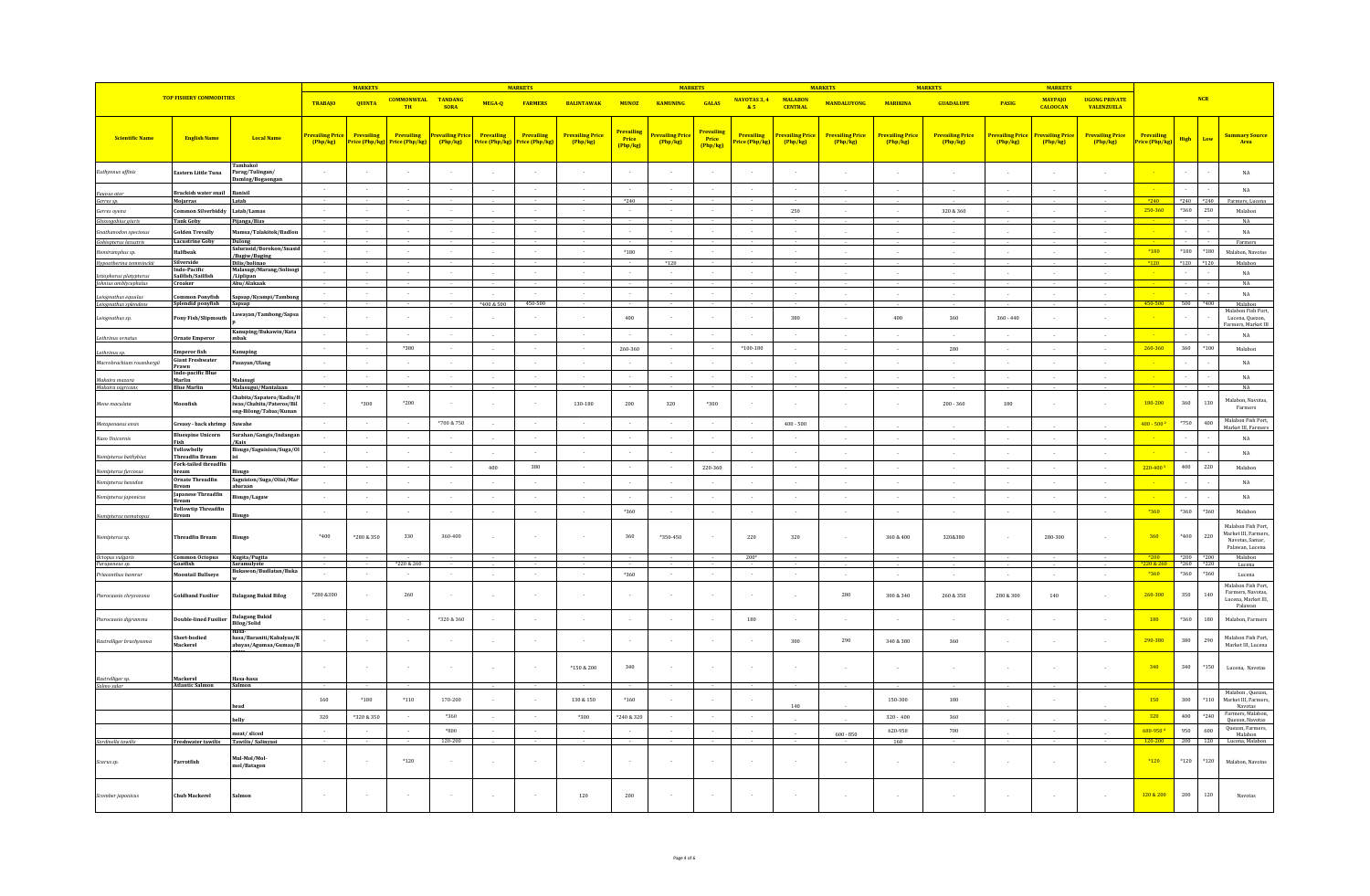|                          |                                  |                                                                                                                                                                                                                                                                                                                         |                                  | <b>MARKETS</b>    |                                                           |                               |                   | <b>MARKETS</b>                                     |                                     |                                        | <b>MARKETS</b>                     |                                        |                                     |                                  | <b>MARKETS</b>                      |                                   | <b>MARKETS</b>                    |                                   | <b>MARKETS</b>                      |                                           |                                     |             |             |                                                                           |
|--------------------------|----------------------------------|-------------------------------------------------------------------------------------------------------------------------------------------------------------------------------------------------------------------------------------------------------------------------------------------------------------------------|----------------------------------|-------------------|-----------------------------------------------------------|-------------------------------|-------------------|----------------------------------------------------|-------------------------------------|----------------------------------------|------------------------------------|----------------------------------------|-------------------------------------|----------------------------------|-------------------------------------|-----------------------------------|-----------------------------------|-----------------------------------|-------------------------------------|-------------------------------------------|-------------------------------------|-------------|-------------|---------------------------------------------------------------------------|
|                          | <b>TOP FISHERY COMMODITIES</b>   |                                                                                                                                                                                                                                                                                                                         | <b>TRABAJO</b>                   | <b>QUINTA</b>     | <b>COMMONWEAL</b><br>TH                                   | <b>TANDANG</b><br><b>SORA</b> | MEGA-Q            | <b>FARMERS</b>                                     | <b>BALINTAWAK</b>                   | <b>MUNOZ</b>                           | <b>KAMUNING</b>                    | <b>GALAS</b>                           | <b>NAVOTAS 3, 4</b><br>85           | <b>MALABON</b><br><b>CENTRAL</b> | <b>MANDALUYONG</b>                  | <b>MARIKINA</b>                   | <b>GUADALUPE</b>                  | <b>PASIG</b>                      | <b>MAYPAIO</b><br><b>CALOOCAN</b>   | <b>UGONG PRIVATE</b><br><b>VALENZUELA</b> |                                     |             | <b>NCR</b>  |                                                                           |
| <b>Scientific Name</b>   | <b>English Name</b>              | <b>Local Name</b>                                                                                                                                                                                                                                                                                                       | <b>revailing Price</b><br>Php/kg | <b>Prevailing</b> | <b>Prevailing</b><br><b>Price (Php/kg)</b> Price (Php/kg) | Prevailing Price<br>Php/kg    | <b>Prevailing</b> | Prevailing<br><b>Price (Php/kg) Price (Php/kg)</b> | <b>Prevailing Price</b><br>(Php/kg) | Prevailing<br><b>Price</b><br>(Php/kg) | <b>revailing Price</b><br>(Php/kg) | Prevailing<br><b>Price</b><br>(Php/kg) | <b>Prevailing</b><br>Price (Php/kg) | Prevailing Price<br>Php/kg       | <b>Prevailing Price</b><br>(Php/kg) | <b>Prevailing Price</b><br>Php/kg | <b>Prevailing Price</b><br>Php/kg | <b>Prevailing Price</b><br>Php/kg | <b>Prevailing Price</b><br>(Php/kg) | <b>Prevailing Price</b><br>(Php/kg)       | <b>Prevailing</b><br>Price (Php/kg) | High Low    |             | <b>Summary Source</b><br>Area                                             |
| Selar boops              | <b>Oxeye Scad</b>                | Matang-<br>baka/Matambaka/Tamaro<br>ng/Kutob                                                                                                                                                                                                                                                                            |                                  |                   |                                                           |                               | 220 & 260         |                                                    | $\sim$                              |                                        |                                    | 240-350                                | 180                                 | ۰.                               |                                     |                                   | $\overline{\phantom{a}}$          |                                   |                                     | $\sim$                                    | 180-350 <sup>s</sup>                | 350         | 180         | Malabon                                                                   |
| Selar crumenophthalmus   | Big-eye Scad                     | Matangbaka/Matambaka/<br>Mat-an/Salay-<br>salay/Tamarong/Tulay/K                                                                                                                                                                                                                                                        | *300                             | 240.00            | $*260$                                                    | *340                          | - 20              | 320                                                | *180 & 200                          | 320                                    | 320                                | ×                                      |                                     |                                  |                                     | 340                               | $260 - 300$                       | 200 & 300                         | 200                                 | $\sim$                                    | 300 & 320                           | 340         | $*180$      | Farmers, Malabon,<br>Navotas, Lucena                                      |
| Selaroides leptolepis    | Yellow-striped Scad              | salay/Salaginto/Salay-<br>ginto/Dalinu-<br>an/Lambiyaw/Karabalyas                                                                                                                                                                                                                                                       | $*160 - 300$                     | *230              | 200                                                       | *320 & 380                    | *220 & 300        | 250-280                                            |                                     | 300                                    | 220-350                            | 260-400                                |                                     | $260 - 320$                      |                                     | 280-340                           | 260 & 300                         |                                   | 300                                 | $\sim$                                    | 260 & 300                           | 400         | $*160$      | Malabon Fish Port,<br>Market III, Lucena,<br>Navotas, Farmers             |
| Siganus canaliculatus    | White-spotted<br>Spinefoot       | Malaga/Danggit/Samaral/<br>Tambol/<br>Hamol-od/Kitong                                                                                                                                                                                                                                                                   | 240                              | $\sim$            | $*250$                                                    |                               | $*350$            | 300-480                                            | $\sim$                              | $*240$                                 | *400&450                           |                                        |                                     | $\sim$                           |                                     | $\sim$                            | $\sim$                            | $\sim$                            |                                     | $\sim$                                    | $240 - 480$                         | 480         | 240         | Lucena, Malabon                                                           |
| Siganus sp.              | Spinefoot/<br>Rabbitfish/Siganid | Bataway/Danggit/Bawis/<br>Malaga                                                                                                                                                                                                                                                                                        |                                  | $\sim$            |                                                           | $*360$                        | $\sim$            |                                                    | $\sim$                              | 350 & 360                              |                                    |                                        | *160 & 180                          | $280 - 350$                      |                                     |                                   | $260 - 450$                       | $\sim$                            |                                     |                                           | 350                                 | 450         | $*160$      | Mindoro, Malabon                                                          |
| Sillago sihama           | Whiting                          | Asohos                                                                                                                                                                                                                                                                                                                  |                                  |                   |                                                           |                               | . .               |                                                    |                                     | $*360$                                 |                                    |                                        |                                     | 300                              |                                     |                                   | 280-300                           |                                   |                                     |                                           | 300                                 | *360        | 280         | Malabon Fish Port,<br>Market III                                          |
| Sphyraena obtusata       | Obtuse Barracuda                 | Torsilyo/Barakuda/Rump                                                                                                                                                                                                                                                                                                  |                                  | $\sim$            | $*240$                                                    |                               | 200               |                                                    |                                     |                                        |                                    |                                        |                                     |                                  |                                     | $\sim$                            | $\sim$                            | $\sim$ $\sim$                     |                                     | $\sim$                                    | 200                                 | $*240$      | 200         | Malabon                                                                   |
| Sphyraena sp.            | Barracuda                        | Panghalwan/Lusod/Rump                                                                                                                                                                                                                                                                                                   |                                  | $\sim$            |                                                           |                               | $\sim$            |                                                    | $*200$                              | *280-320                               |                                    | $\sim$                                 | *180                                | $300 - 320$                      |                                     | $\sim$                            | 280 & 300                         | $\sim$                            |                                     |                                           | 300                                 | 320         | $*180$      | Malabon Fish Port,<br>Market III, Farmers,<br>Lucena                      |
| Stolephorus sp.          | Anchovy                          | Dilis/Bolinao/Tuwakang/<br>Bawdnon                                                                                                                                                                                                                                                                                      |                                  | $\sim$            | 200                                                       | 200                           |                   |                                                    |                                     |                                        |                                    | $\sim$                                 |                                     | $240 - 300$                      |                                     |                                   | $\overline{\phantom{a}}$          |                                   |                                     |                                           | 200                                 | 300         | 200         | Malabon Fish Port,<br>Market III, Navotas                                 |
| Teuthida sp.             | Squid                            | Pusit                                                                                                                                                                                                                                                                                                                   | $\sim$                           | $\sim$            |                                                           |                               | $\sim$            |                                                    |                                     | $\sim$                                 |                                    | $\sim$                                 |                                     | $400 - 450$                      |                                     |                                   |                                   |                                   |                                     |                                           |                                     | $\sim$      |             | Malabon Fish Port,<br>Market III                                          |
| <b>Thenus orientalis</b> | Slipper lobster                  | Tatampal pula                                                                                                                                                                                                                                                                                                           |                                  |                   |                                                           |                               |                   |                                                    |                                     |                                        |                                    |                                        |                                     | 200                              |                                     |                                   |                                   |                                   |                                     |                                           | 200                                 | 200         | 200         | Malabon Fish Port,<br>Market III                                          |
| Trachinotus blochii      | <b>Silver Pompano</b>            | Pompano                                                                                                                                                                                                                                                                                                                 | $\sim 100$                       | $\sim$            |                                                           |                               |                   | 300                                                | $\sim$                              |                                        |                                    | $\sim$                                 |                                     | $\sim$                           |                                     |                                   |                                   |                                   |                                     |                                           | 300                                 | 300         | 300         | Lucena, Malabon                                                           |
| Trachinotus sp.          | Pompano                          | Pampano                                                                                                                                                                                                                                                                                                                 |                                  |                   |                                                           |                               |                   |                                                    |                                     |                                        |                                    |                                        |                                     |                                  |                                     |                                   |                                   |                                   |                                     |                                           |                                     |             |             |                                                                           |
|                          |                                  | white                                                                                                                                                                                                                                                                                                                   | 300                              | *290 & 300        | *300                                                      | 320-360                       | 280               |                                                    | 260                                 | 300                                    | 320-350                            | 280 & 300                              |                                     | 320                              | 300                                 | 300                               | 300                               | 280                               | 300                                 |                                           | 300<br>400                          | *360<br>480 | 260<br>+220 | Lucena, Malabon,<br>Farmers, Navotas,<br>Market III<br>Malabon Fish Port, |
|                          |                                  | black                                                                                                                                                                                                                                                                                                                   |                                  | $\sim$            |                                                           | 400                           |                   |                                                    | $*220$                              | 400                                    |                                    | $\sim$                                 |                                     | 350                              | 480                                 | 380                               | $\sim$                            |                                   |                                     |                                           |                                     |             |             | Market III, Lucena                                                        |
| Trichiurus japonicus     | <b>Cutlass Fish</b>              | Espada                                                                                                                                                                                                                                                                                                                  |                                  |                   |                                                           |                               | $\sim$            |                                                    |                                     |                                        |                                    |                                        |                                     |                                  |                                     |                                   | $\sim$                            | $\sim$                            |                                     |                                           |                                     |             |             | armers and Malabon                                                        |
| Trichiurus lepturus      | Largehead Hairtail               | Espada/<br>Pingka/Langkoy<br>Lahing/Diwit                                                                                                                                                                                                                                                                               |                                  | 14                |                                                           |                               |                   |                                                    | $\sim$                              | *320 & 340                             | *280-380                           |                                        |                                     | 300                              |                                     | 350 & 400                         | 300                               | $\sim$                            |                                     | $\sim$                                    | 300                                 | 400         | +280        | Malabon Fish Port,<br>Market III, Lucena,<br>Farmers, Mindoro,<br>Navotas |
| Tylosorus sp.            | Needlefish                       | Batalay                                                                                                                                                                                                                                                                                                                 |                                  | *280              | *180 & 220                                                |                               |                   |                                                    | *150                                | $*200 & 260$                           |                                    |                                        | $*130$                              |                                  |                                     |                                   |                                   |                                   |                                     |                                           | *130-280                            | $*280$      | *130        | Malabon                                                                   |
| Xiphias gladius          | Swordfish                        | Marlin                                                                                                                                                                                                                                                                                                                  |                                  |                   |                                                           |                               |                   |                                                    |                                     |                                        |                                    |                                        |                                     |                                  |                                     |                                   |                                   |                                   |                                     |                                           |                                     |             |             | NA                                                                        |
|                          |                                  | The following observations were gathered from market personnel and vendors this week:<br>1. Overall, ample volumes of fresh marine commodities were still observed among the monitored retail markets this week. More specifically, for local-fresh galunggong lalaki (Decapterus macrosoma), adequate quantity were re |                                  |                   |                                                           |                               |                   |                                                    |                                     |                                        |                                    |                                        |                                     |                                  |                                     |                                   |                                   |                                   |                                     |                                           |                                     |             |             |                                                                           |

the Closed Fishing Season (CFS) in Zamboanga has been lifted on March 1, 2022.

2. For alumahan, large sizes of the commodity were still recorded among the monitored retail markets this week. Difference in prices may have been attributed to the quality (in terms of sizes and freshness) and source area.

2. Relative to the sufficient availability of local-fresh variant, minimal displays for imported-frozen galunggong lalaki (*Decapterus macrosoma)* was observed in the monitored wet markets this week. Wherein, vendors prefe

4. Top fishery commodities in the eighteen (18) monitored retail markets are sourced mainly from the following areas: a. Bangus - Bulacan

**Remarks/Market** 

b. Tilapia - Batangas

c. Local Galunggong -Navotas Fish Port

d. Alumahan - Malabon Fish Port

5. Market administrators continue to strictly implement precautionary safety measures in the monitored markets to ensure the consumers and vendors safety and avoid the further spread of highly infectious COVID-19 OMICRON v